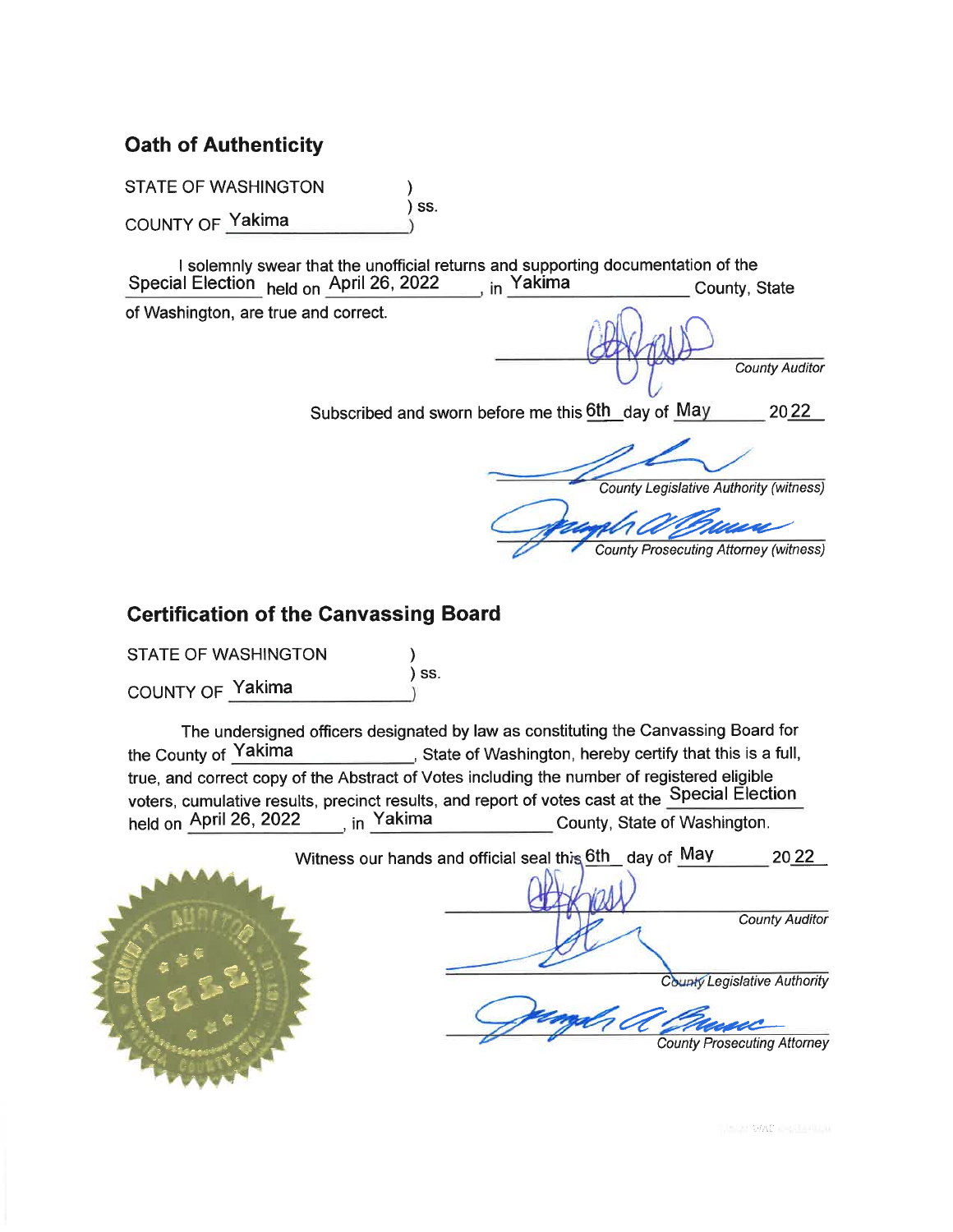# Yakima County Auditor

Yakima 4/26/2022

Reconciliation Form

#### General information

#### County name 5,927 Active registered voters Election date and the 331 and 4/26/2022 **Contract of the State of the State of the State of the State of the State of the State of the State of the State of the State of the State of the State of the State of the State of** Registered voters eligible to participate

## Category Reconciliation (detailed accounting of ballots)

|                                                | Issued<br>(number of<br>voters issued<br>ballots) | Credited voters in VoteWA<br>(envelopes containing<br>ballots) | <b>Ballots Accepted</b><br>(Counted / Tabulated) | <b>Ballots</b><br>forwarded to<br>other<br>counties | <b>Ballots not counted</b><br><b>Ballots Rejected</b> | <b>Discrepancy</b><br>(If zero, category)<br>balances) |
|------------------------------------------------|---------------------------------------------------|----------------------------------------------------------------|--------------------------------------------------|-----------------------------------------------------|-------------------------------------------------------|--------------------------------------------------------|
| <b>UOCAVA</b>                                  | 63                                                | 10                                                             | 9                                                | N/A                                                 |                                                       | $\overline{0}$                                         |
| Federal write-in                               | N/A                                               | $\mathbf{0}$                                                   | $\mathbf{0}$                                     | N/A                                                 | $\mathbf{0}$                                          | $\overline{0}$                                         |
| Provisional                                    |                                                   | $\Omega$                                                       | $\Omega$                                         | $\Omega$                                            | $\mathbf{0}$                                          | $\overline{0}$                                         |
| <b>DREs</b>                                    |                                                   | $\mathbf{0}$                                                   | $\mathbf{0}$                                     | N/A                                                 | $\mathbf{0}$                                          | $\overline{0}$                                         |
| All voters not reported in<br>above categories | 5,964                                             | 1,686                                                          | 1,655                                            | $\Omega$                                            | 31                                                    | $\overline{0}$                                         |
| Total for all voter categories                 | 6,027                                             | 1,696                                                          | 1,664                                            | $\mathbf{0}$                                        | 32                                                    | $\mathbf{0}$                                           |

|  | ummar |  |  |  |
|--|-------|--|--|--|
|--|-------|--|--|--|

Reconciliation

**Overall Ballot Reconciliation** 

| <b>Ballots Received</b>    | 1,696 | Requested |
|----------------------------|-------|-----------|
| <b>Ballots Accepted</b>    | 1,664 | Issued    |
| <b>Ballots Not Counted</b> | 32    | Returned  |
| <b>Discrepancy</b>         | 0     | Counted   |
|                            |       | Rejected  |
|                            |       |           |

| Discrepancy                                                     | n            |
|-----------------------------------------------------------------|--------------|
| <b>Total valid ballots</b>                                      | 1,664        |
| Voters not credited in VoteWA (examples: FWAB or ACP)           | <sup>n</sup> |
| Credited voters in VoteWA<br>Credited envelopes without ballots | 1.665<br>(1) |
| Voters credited to ballots counted                              |              |

# Additional Information

| <b>Overall Ballot Reconciliation</b>                  |             | <b>Replacement Ballots</b>                                          |              |
|-------------------------------------------------------|-------------|---------------------------------------------------------------------|--------------|
| <b>Ballots Received</b>                               | 1,696       | Requested                                                           | 48           |
| <b>Ballots Accepted</b>                               | 1,664       | Issued                                                              | 48           |
| <b>Ballots Not Counted</b>                            | 32          | Returned                                                            | 15           |
| <b>Discrepancy</b>                                    | $\mathbf 0$ | Counted                                                             | 15           |
|                                                       |             | Rejected                                                            | $\Omega$     |
| <b>Voters credited to ballots counted</b>             |             | <b>Return method</b>                                                |              |
| Credited voters in VoteWA                             | 1,665       | Email                                                               | $\mathbf{1}$ |
| Credited envelopes without ballots                    | (1)         | Fax                                                                 | $\circ$      |
| Voters not credited in VoteWA (examples: FWAB or ACP) | 0           | Deposited at staffed, unstaffed deposit sites and voting<br>centers | 340          |
| <b>Total valid ballots</b>                            | 1,664       | Non-UOCAVA returned by Fax or Email                                 | $\circ$      |
| Discrepancy                                           | 0           |                                                                     |              |
|                                                       |             | Generation method                                                   |              |
|                                                       |             | VoteWA                                                              | 25           |
|                                                       |             | Other online programs                                               | $\circ$      |
|                                                       |             | PDF originating from county                                         | $\circ$      |
|                                                       |             | Non-UOCAVA ballots issued electronicaly                             |              |

**VoteWA discrepancy explanation**

### AVU

Estimated number of paper ballots printed by AVU 0

**Category discrepancy explanation**

Contact number: 509-574-1340

Report prepared by: K Fisher

Rev 2.4 (08/13/2019)

5.6.2022 Date: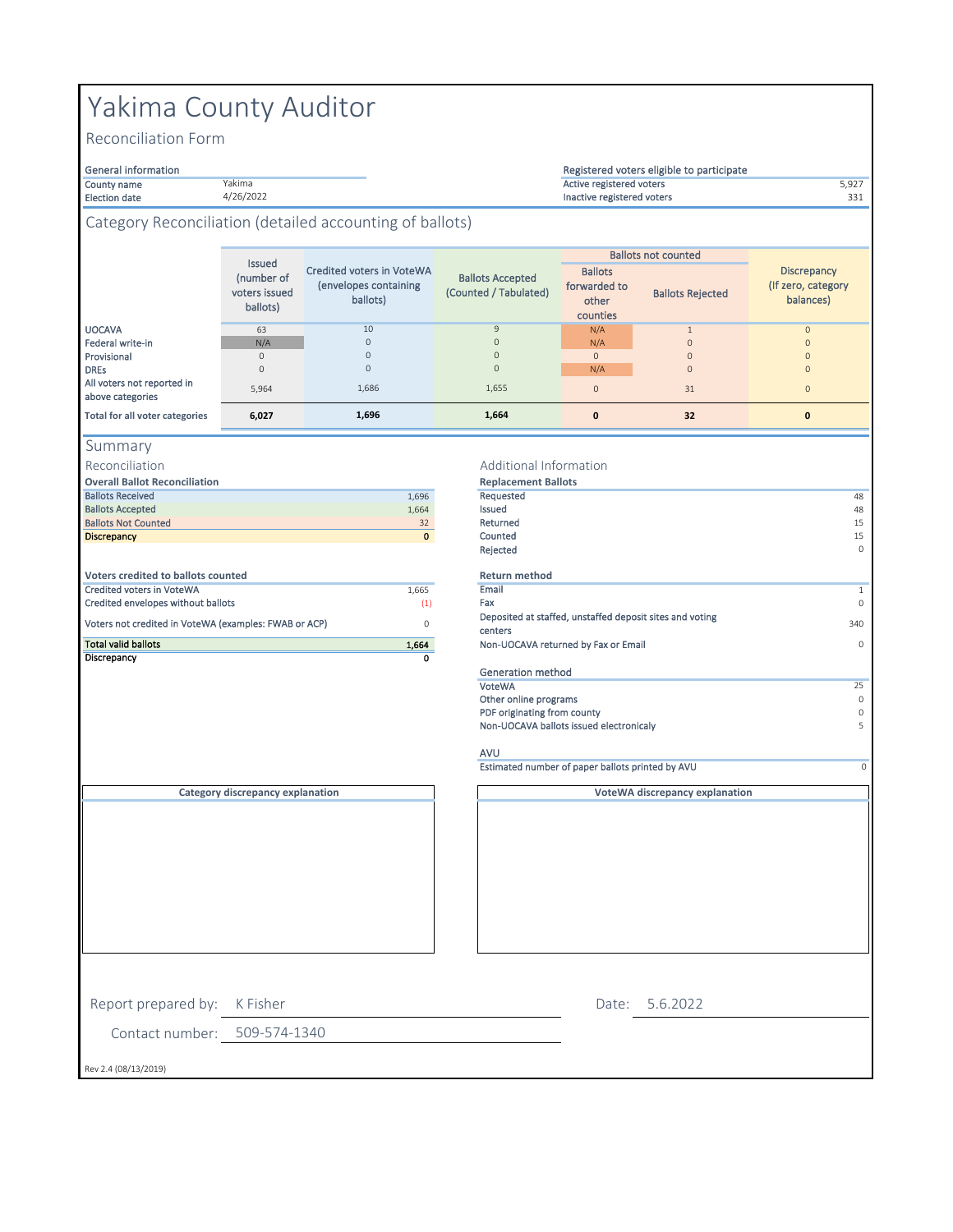## **Yakima County, Washington**

# **Official Results**

**Registered Voters** 1664 of 5927 = 28.07%

Special Election April 26, 2022 8:42 AM Special Election

| 4/26/2022 |
|-----------|
| Page 1    |

## **Wahluke School District No. 73 Proposition No. 1**

05/06/2022

| <b>Choice</b> | <b>Party</b> |             | <b>By Mail</b> |              | <b>Total</b> |
|---------------|--------------|-------------|----------------|--------------|--------------|
| Levy - Yes    |              | 0           | 0.00%          | $\mathbf{0}$ | 0.00%        |
| Levy - No     |              | $\mathbf 0$ | 0.00%          | $\mathbf{0}$ | 0.00%        |
|               | Cast Votes:  | 0           | 0.00%          | 0            | 0.00%        |
|               | Undervotes:  | 0           |                | 0            |              |
|               | Overvotes:   | 0           |                | 0            |              |

| <b>Grandview School District No. 200 Proposition No. 1</b> |             |       |                |       |              |  |  |
|------------------------------------------------------------|-------------|-------|----------------|-------|--------------|--|--|
| Choice                                                     | Party       |       | <b>By Mail</b> |       | <b>Total</b> |  |  |
| Yes                                                        |             | 1.045 | 62.84%         | 1,045 | 62.84%       |  |  |
| <b>No</b>                                                  |             | 618   | 37.16%         | 618   | 37.16%       |  |  |
|                                                            | Cast Votes: | 1,663 | 100.00%        | 1,663 | 100.00%      |  |  |
|                                                            | Undervotes: |       |                |       |              |  |  |
|                                                            | Overvotes:  | 0     |                | 0     |              |  |  |

\*\*\* End of report \*\*\*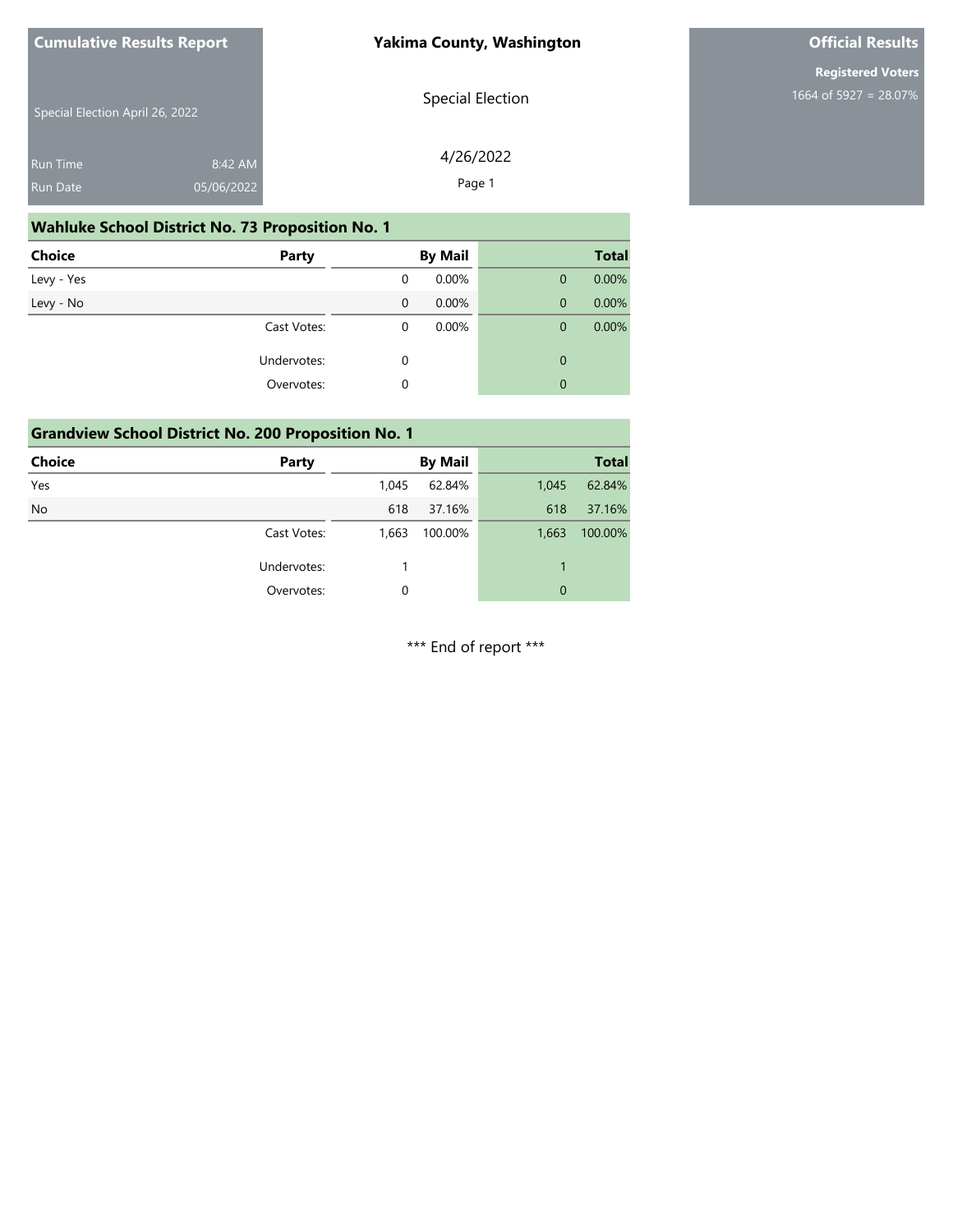|  | <b>Canvass Results Report</b>                               | <b>Yakima County, Washington</b> | <b>Official Results</b>  |
|--|-------------------------------------------------------------|----------------------------------|--------------------------|
|  |                                                             |                                  | <b>Registered Voters</b> |
|  | Special Election April 26, 2022                             | Special Election                 | 1664 of 5927 = 28.07%    |
|  | 8:44 AM<br><b>Run Time</b><br>05/06/2022<br><b>Run Date</b> | 4/26/2022<br>Page 1              |                          |

## **Wahluke School District No. 73 Proposition No. 1**

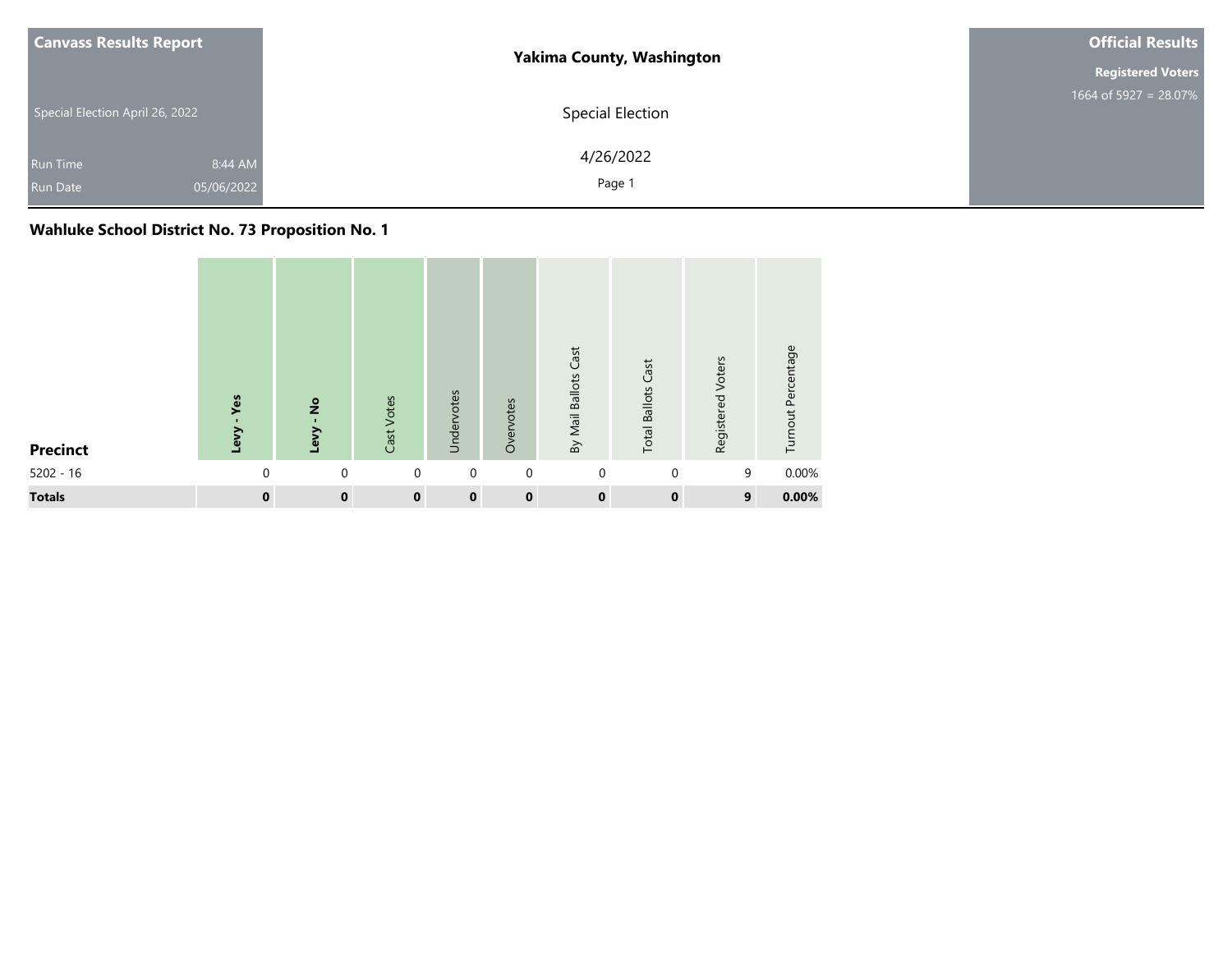| <b>Canvass Results Report</b>   |            | <b>Yakima County, Washington</b> | <b>Official Results</b>  |
|---------------------------------|------------|----------------------------------|--------------------------|
|                                 |            |                                  | <b>Registered Voters</b> |
| Special Election April 26, 2022 |            | Special Election                 | 1664 of 5927 = 28.07%    |
| Run Time                        | 8:44 AM    | 4/26/2022                        |                          |
| <b>Run Date</b>                 | 05/06/2022 | Page 2                           |                          |

## **Grandview School District No. 200 Proposition No. 1**

| <b>Precinct</b> | Yes            | $\frac{1}{2}$ | Cast Votes     | Undervotes       | Overvotes        | By Mail Ballots Cast | <b>Total Ballots Cast</b> | Registered Voters | Turnout Percentage |
|-----------------|----------------|---------------|----------------|------------------|------------------|----------------------|---------------------------|-------------------|--------------------|
| $0301 - 11$     | 49             | 17            | 66             | $\pmb{0}$        | $\mathbf 0$      | 66                   | 66                        | 371               | 17.79%             |
| $0302 - 11$     | 145            | 69            | 214            | $\mathbf 0$      | $\boldsymbol{0}$ | 214                  | 214                       | 996               | 21.49%             |
| $0303 - 11$     | 165            | 81            | 246            | $\pmb{0}$        | $\pmb{0}$        | 246                  | 246                       | 1,149             | 21.41%             |
| $0304 - 11$     | 61             | 50            | 111            | $\boldsymbol{0}$ | $\mathbf 0$      | 111                  | 111                       | 258               | 43.02%             |
| $0305 - 11$     | 65             | 24            | 89             | $\pmb{0}$        | $\boldsymbol{0}$ | 89                   | 89                        | 234               | 38.03%             |
| $0306 - 11$     | 175            | 98            | 273            | $\mathbf 0$      | $\mathbf 0$      | 273                  | 273                       | 871               | 31.34%             |
| $0307 - 11$     | 18             | 14            | 32             | $\pmb{0}$        | $\pmb{0}$        | 32                   | 32                        | 83                | 38.55%             |
| $0308 - 11$     | $\overline{4}$ | $\mathbf 0$   | $\overline{4}$ | $\mathbf 0$      | $\mathbf 0$      | $\overline{4}$       | $\overline{4}$            | 5                 | 80.00%             |
| $3100 - 13$     | 178            | 123           | 301            | $\pmb{0}$        | $\boldsymbol{0}$ | 301                  | 301                       | 938               | 32.09%             |
| $3101 - 13$     | 81             | 69            | 150            | $\mathbf 0$      | $\mathbf 0$      | 150                  | 150                       | 472               | 31.78%             |
| $4105 - 15$     | 82             | 60            | 142            | $\pmb{0}$        | $\boldsymbol{0}$ | 142                  | 142                       | 415               | 34.22%             |
| $4618 - 16$     | 22             | 13            | 35             | $\mathbf{1}$     | $\mathbf 0$      | 36                   | 36                        | 126               | 28.57%             |
| <b>Totals</b>   | 1,045          | 618           | 1,663          | $\mathbf{1}$     | $\pmb{0}$        | 1,664                | 1,664                     | 5,918             | 28.12%             |